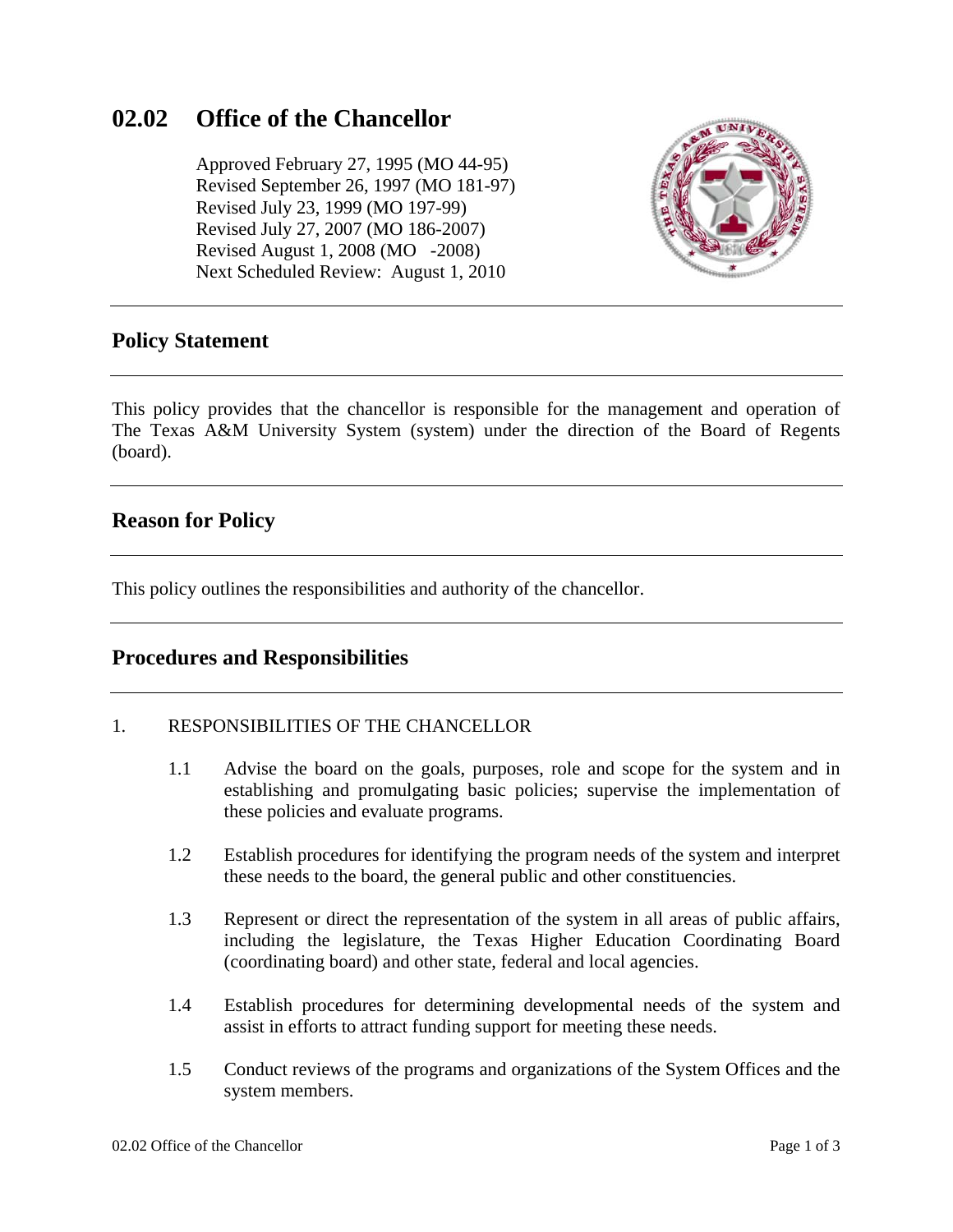- 1.6 Make recommendations concerning proposals and policies for consideration by the board.
- 1.7 Supervise, coordinate and recommend approval of annual operating budgets and biennial legislative submissions of the system under policies established by the board.
- 1.8 Develop programs and procedures to achieve efficient management within all members of the system and maintain a System Policy, Regulation and Member Rule Library on the system policy website.
- 1.9 Direct and coordinate a program of planning and financing the physical plant facilities for the system and its members.
- 1.10 After approval by the board of plans and contracts, administer programs for the construction and improvement of physical plants, including roads, streets and grounds for each of the members, except as otherwise provided in these policies.
- 1.11 Develop and implement uniform business and personnel management systems for the system and its members.
- 1.12 Have direct authority and responsibility for the following officers: the chief executive officer of each academic member of the system and the health science center, the Vice Chancellor for Health Affairs, the Vice Chancellor for Agriculture and Life Sciences, the Vice Chancellor for Engineering, and each officer of the System Offices.
- 1.13 Arrange for legal advice and counsel when needed by any member of the system.
- 1.14 Exercise such other executive powers as may be required for the efficient management of the system or which are assigned by the board.

#### 2. AUTHORITY OF THE CHANCELLOR

- 2.1 The chancellor is responsible to the board for the general management and success of the system, and is hereby delegated authority to do all things necessary to fulfill such responsibility, including the authority to negotiate, execute and administer contracts and legal documents and instruments for and on behalf of the system. This shall not, however, be construed as a delegation of those duties specifically required by statute or other legal authority to be performed by the board, but is intended only as a lawful delegation of power to the chief executive officer of the system. The chancellor shall advise the chairman of the board in a timely manner of any contemplated additions or deletions of members to the system in accordance with System Policy *02.08, System Expansion*.
- 2.2 The chancellor is authorized to delegate any of the assigned duties and responsibilities of that office, except as otherwise restricted in system policies, and record such delegations in system regulations. Unless otherwise restricted in